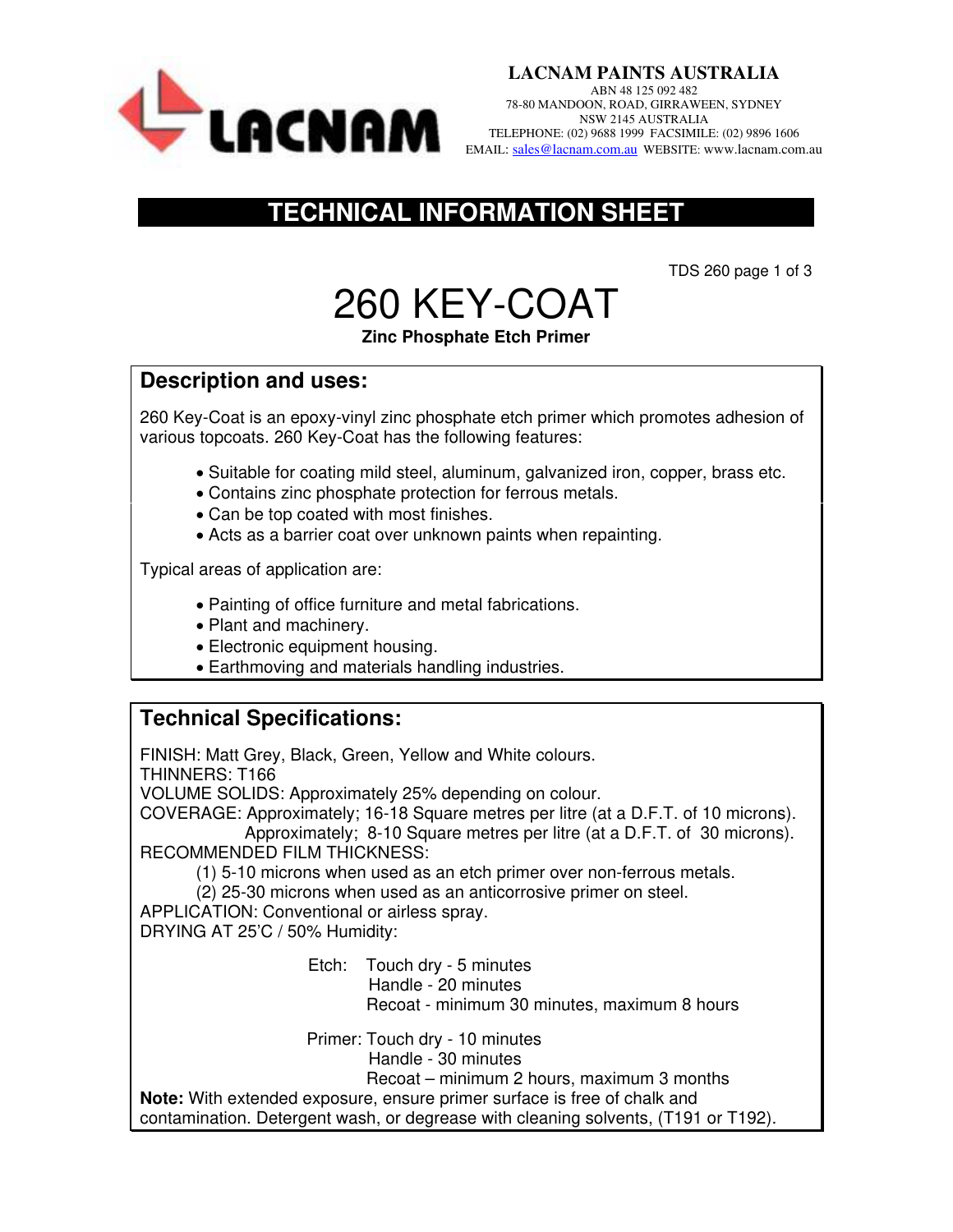## **260 KEY-COAT**

TDS 260 page 2 of 3

| <b>APPLICATION DETAILS - PAINTING SYSTEMS</b> |                      |        |                                                |  |  |  |  |
|-----------------------------------------------|----------------------|--------|------------------------------------------------|--|--|--|--|
| $D.F.T.$ um                                   |                      |        |                                                |  |  |  |  |
| System                                        | 1 <sup>st</sup> Coat | $5-10$ | 260 Key-Coat (Thinner T166)                    |  |  |  |  |
|                                               | ∩ת<br>Coat           |        | 50-75   Any Lacnam single or two-pack finishes |  |  |  |  |
| (used as an etch primer)                      |                      |        |                                                |  |  |  |  |

| $D.F.T.$ um |                      |  |                                              |  |  |
|-------------|----------------------|--|----------------------------------------------|--|--|
| System      | 1 <sup>st</sup> Coat |  | 25-30   260 Key-Coat (Thinner T166)          |  |  |
|             | $2^{nd}$ Coat        |  | 50-75 Any Lacnam single or two-pack finishes |  |  |

| <b>APPLICATION DETAILS - SURFACE PREPARATION</b> |                                                                                     |                                     |  |  |  |
|--------------------------------------------------|-------------------------------------------------------------------------------------|-------------------------------------|--|--|--|
| <b>SUBSTRATE</b>                                 | <b>DETAILS</b>                                                                      | <b>RECOMMENDED</b><br><b>SYSTEM</b> |  |  |  |
| <b>Steel</b>                                     | Power tool clean to AS1627.2 class 2<br>Or abrasive blast clean to AS1627.4 Class 2 |                                     |  |  |  |
| Aluminum and<br>non-ferrous metals               | Light abrasive blast or treat with 212 metal<br>clean.                              |                                     |  |  |  |
| Fiberglass                                       | Light sand and wash down with thinner or<br>cleaning solvent.                       | 1 or 2                              |  |  |  |
| Previously painted<br>surfaces                   | Lightly sand glossy areas wash down with<br>cleaning solvent.                       | 1 or $2$                            |  |  |  |

#### **Surface Preparation:**

- When overcoating; Aged paint coatings should be tested for adhesion using Crosshatch or Crosscut methods. If aged paint coating lifts remove it.
- Remove all rust, oxides, mill-scale and lose paint from metal surface.
- Round off all sharp edges, welding joints and weld spatter.
- All surfaces to be painted should be clean and free from dust, dirt, oil, grease and moisture.
- All abrasive blast clean ferrous surfaces should be coated within 4 hours to avoid flash rusting.
- Do not apply at temperatures below 5' Celsius. Do not apply at relative humidity above 85%, or when the substrate surface is less than 3' Celsius above dewpoint.
- Applied 260 Keycoat subjected to exterior exposure for extended period of time should be accessed for "Chalking" before applying suitable topcoat to achieve optimum intercoat adhesion.

**Equipment Application:** (Conventional or Airless Spray Recommended). As a Guide Use:

Brush or Roller - Suitable for small areas only. May require Retarder Thinner T132.

Conventional Spray - 1.3 -2.0mm tip (or equivalent). Pressure pot set at 55 - 100kpa (8 - 15psi) and maintain gun air pressure 275 - 380kpa (40 -55psi).

Airless Spray – Use heavy-duty airless spray with 10 -15 "(0.25 – 0.38mm) plus tip and pump ratio 30:1